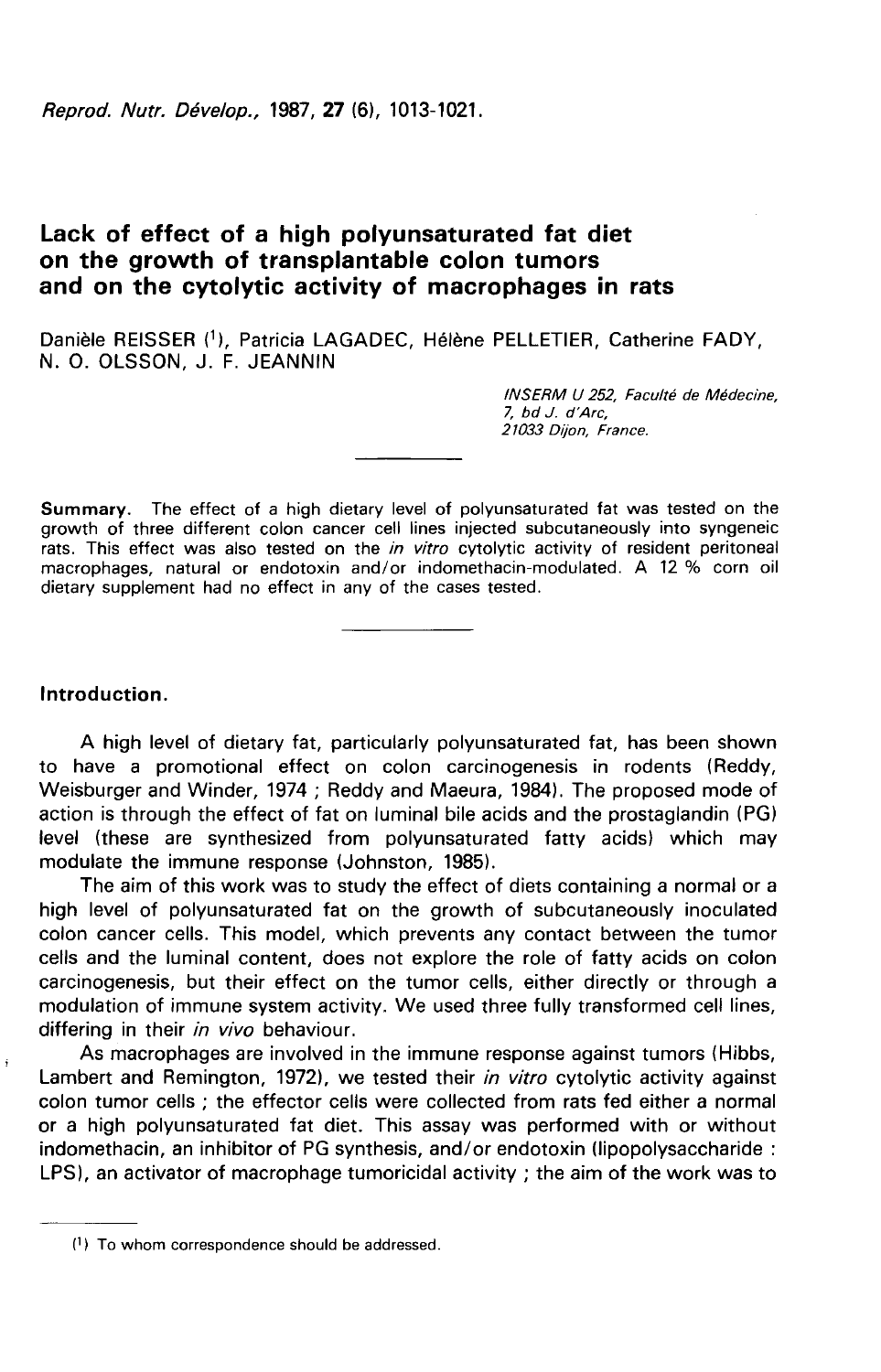determine a possible effect of the diet on the natural or modulated cytolytic activity of the macrophages.

Dietary fat has been reported to act indirectly on immune response through modification of the serum composition rather than directly on the effector cells (Friend et al., 1980). Therefore, a second set of experiments was performed using normal or « fat » rat serum instead of fetal calf serum.

## Material and methods.

Animals and diet.  $-$  Three month-old inbred BDIX rats, bred in our laboratory, were fed ad libitum a commercial rat chow (Extralabo, Pietrement, Provins, France) either unaltered or supplemented with 12 % corn oil by weight. The normal fat diet contained 24.5, 48.5 and 5 % of protein, carbohydrate and fat, respectively, while the high-fat diet contained 22, 43.5 and 15 %. The fatty acid distribution of the diets is given in table 1. The rats (equal number of males and females per group) were given the diet four weeks before cell harvesting or the beginning of the tumorigenicity assay and were maintained on the diet throughout the study. Every other day the pellets were changed, and the number of left-over pellets was counted to evaluate the amount of food ingested.

|      | Normal fat diet | High-fat diet |
|------|-----------------|---------------|
| 14:0 | 1.1.            | 0.3           |
| 16:0 | 19.3.           | 15.3          |
| 16:1 | 0.8.            | 0.3           |
| 18:0 | 6.8.            | 3.4           |
| 18:1 | 20.4.           | 25.1          |
| 18:2 | 46.2.           | 52.9          |
| 18:3 | 4.5.            | 2.0           |
| 20:0 | 0.5.            | 0.6           |
| 20:4 | 0.4.            | 0.1           |

TABLE 1

|  | Fatty acid distribution of the diets (%). |  |  |
|--|-------------------------------------------|--|--|
|  |                                           |  |  |

Cancer cells.  $-$  The cells used were the DHD K12/TR and DHD K12/TS permanent cell lines established in culture from a colon adenocarcinoma induced by dimethylhydrazine in a BDIX rat (Martin et al., 1983). We also used DHD K12/TRb cells, cloned from the former cell line (Caignard et al., 1985). The DHD K12/TR and TRb cells when injected in syngeneic rats induce progressive tumors which finally kill the animals, while the DHD K12/TS cells induce tumors which regress spontaneously in about 4 weeks.

In vivo experiments.  $-$  Each rat was subcutaneously injected in the thorax with  $10<sup>6</sup>$  cancer cells. The growth of the tumors was followed weekly by measuring their length and width with callipers to estimate their volume. After sacrifice, the rats were autopsied and examined for metastases.

1014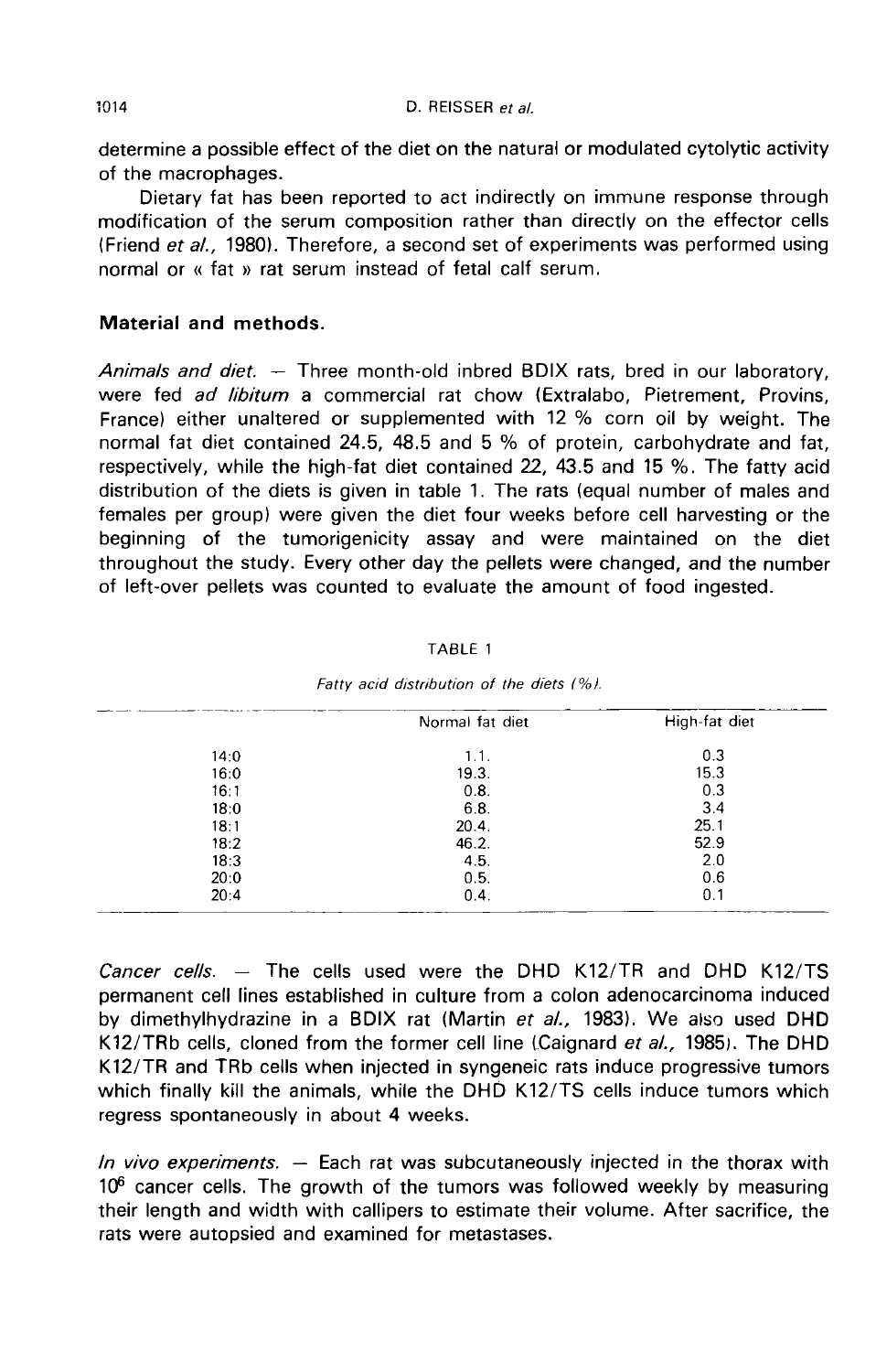Gompertz coefficients (Simpson-Herren and Llyod, 1970) of the tumor growth curves were calculated to compare the growth kinetics of the tumors in rats fed the different diets.

*In vitro experiments.* - Cytolysis assays were performed as previously described (Jeannin, Olsson and Martin, 1983). Briefly,  $10^4$ <sup>3</sup>H-thymidine-prelabeled cancer High polyunsaturated fat diet and colon tumors<br>
Gompertz coefficients (Simpson-Herren and Llyod, 1970) of the tumor<br>
growth curves were calculated to compare the growth kinetics of the tumors in<br>
trats fed the different di cells were incubated in wells of microtest plates for 72 h, with or without  $10<sup>5</sup>$ peritoneal macrophages harvested from either normal or tumor-bearing rats. After vigorous washing the remaining viable adherent cells were lysed and their radioactivity was counted. Cytolysis was calculated according to the formula 100  $(a-b)/a$ , where a was the mean radioactivity in the 8 control wells and b the mean radioactivity in the 8 experimental wells. In each assay, macrophagemediated cytolysis was determined with or without the addition of LPS and/or indomethacin.

Cytolysis assays were performed in Ham F10 medium supplemented with 10 % of either fetal calf serum or rat serum. The rat serum was collected by cardiac puncture from either « normal » rats or those in the postprandial period after a corn oil meal delivered by gastric intubation. The latter is referred to as « fat » serum.

Gas chromatography analysis.  $-$  The dietary fatty acids were quantified as methyl esters using a Packard 428 chromatograph (Downer groves IL) fitted with an OV 351 capillary column from Spiral Co, Couternon, France.

Statistics. - The significance of the differences between the Gompertz parameters of attenuation and the slope of the tumor growth curves depending on the diets was calculated using the Mann-Whitney U-test.

The statistical significance of cytolysis with or without LPS and indomethacin was calculated using Student's t-test. The significance of the indomethacin or LPS effect and of diet effect was checked using three-factor variance analysis.

Chemicals.  $-$  Endotoxins from E. coli were purchased from Difco (Detroit, MI), indomethacin from Sigma (St Louis, MO), Ham F10 medium was from Microbiological Associates (Walkersville, MD) and fetal calf serum Hy Clone from Sterile System (Logan, UT).

All media were checked by the Limulus Amebocyte Lysate assay to be sure they were endotoxin-free.

## Results.

### I. ln vivo experiments.

The growth curves of the rats fed the two diets were similar. Those fed the high-fat diet reduced their food intake by 25 %. However, they ingested 2.5 times more polyunsaturated fatty acids than the rats fed the normal diet.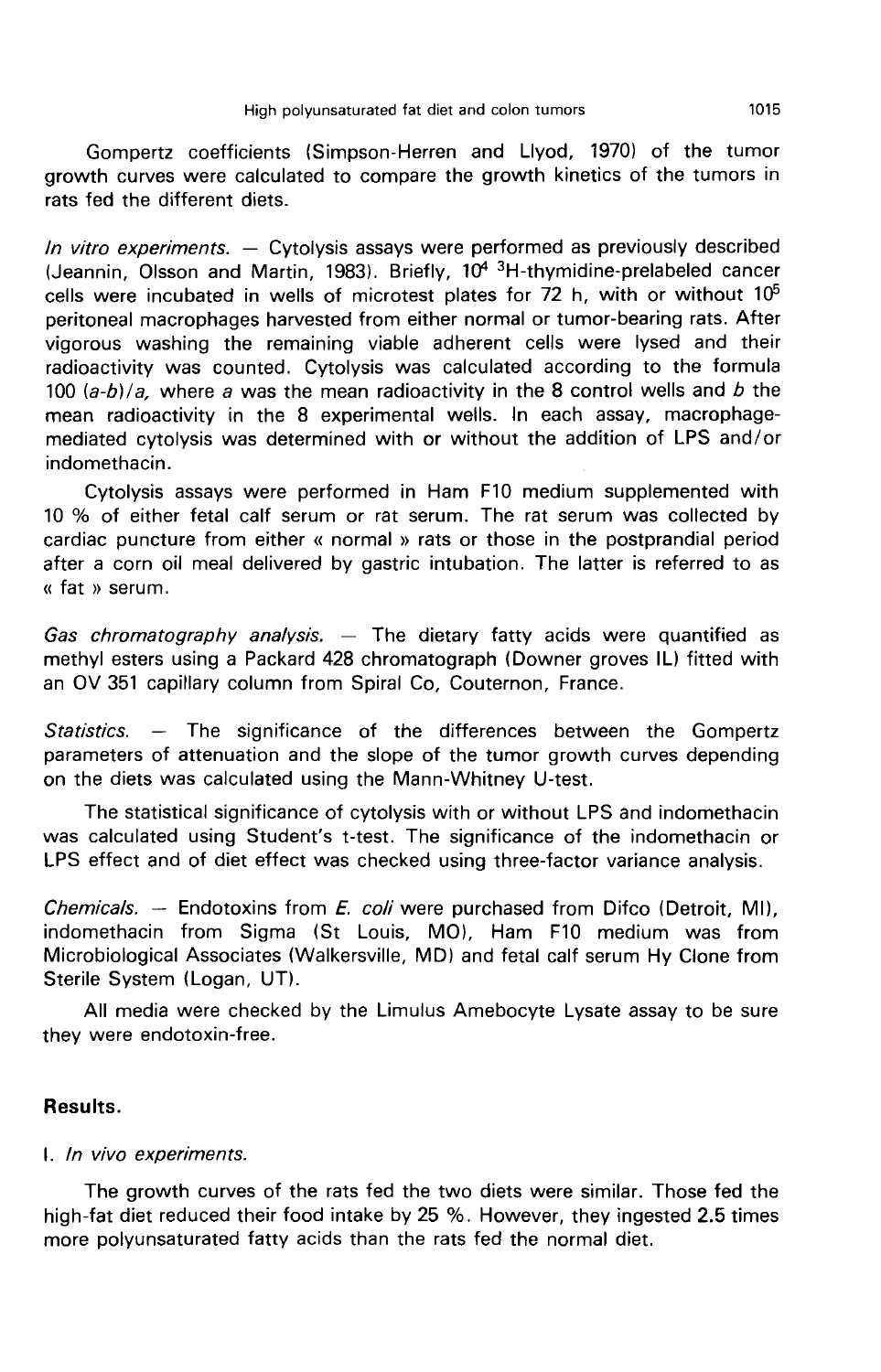*lniection of DHD K12/TR cells* (10 rats per group).  $-$  Although the tumors grew faster in the rats fed the high-fat diet, the two groups of rats did not significantly differ as to tumor growth kinetics, expressed as a curve of mean tumor volume or as the Gompertz parameters of the individual growth curves (fig. 1). The large variation noted in each group is a usual phenomenon in this tumor model. Among the rats fed the normal diet, tumors began to grow in 2 rats and then disappeared within 8 weeks, while in the high-fat diet group the same phenomenon occurred in 4 rats. There was no difference in the number of rats bearing invaded lymph nodes (3 rats in each group) and pulmonary metastases (2 rats in each group).

As the tumor regression observed in a few animals could have masked the differences. another experiment was performed using the cloned line another experiment was DHD K12/TRb which does not undergo regression.



FIG. 1. - Growth curves of tumors from DHD K12/TR cell inoculation. 10 rats (5 males and 5 females) per group. Mean  $-$  SD of the size values are reported on the figure. Mean  $\pm$  SD of the Gompertz parameters are :

|                 | attenuation     | and | slope           |
|-----------------|-----------------|-----|-----------------|
| Normal fat diet | $0.104 + 0.070$ |     | $2.417 + 2.302$ |
| High-fat diet   | $0.076 + 0.094$ |     | $1.488 + 2.584$ |

Injection of DHD K12/TRb cells (10 rats per group).  $-$  Here again, the tumors grew slightly faster in rats fed the high-fat diet but the difference was not significant (fig. 2). No tumor regressed. There was no difference in the number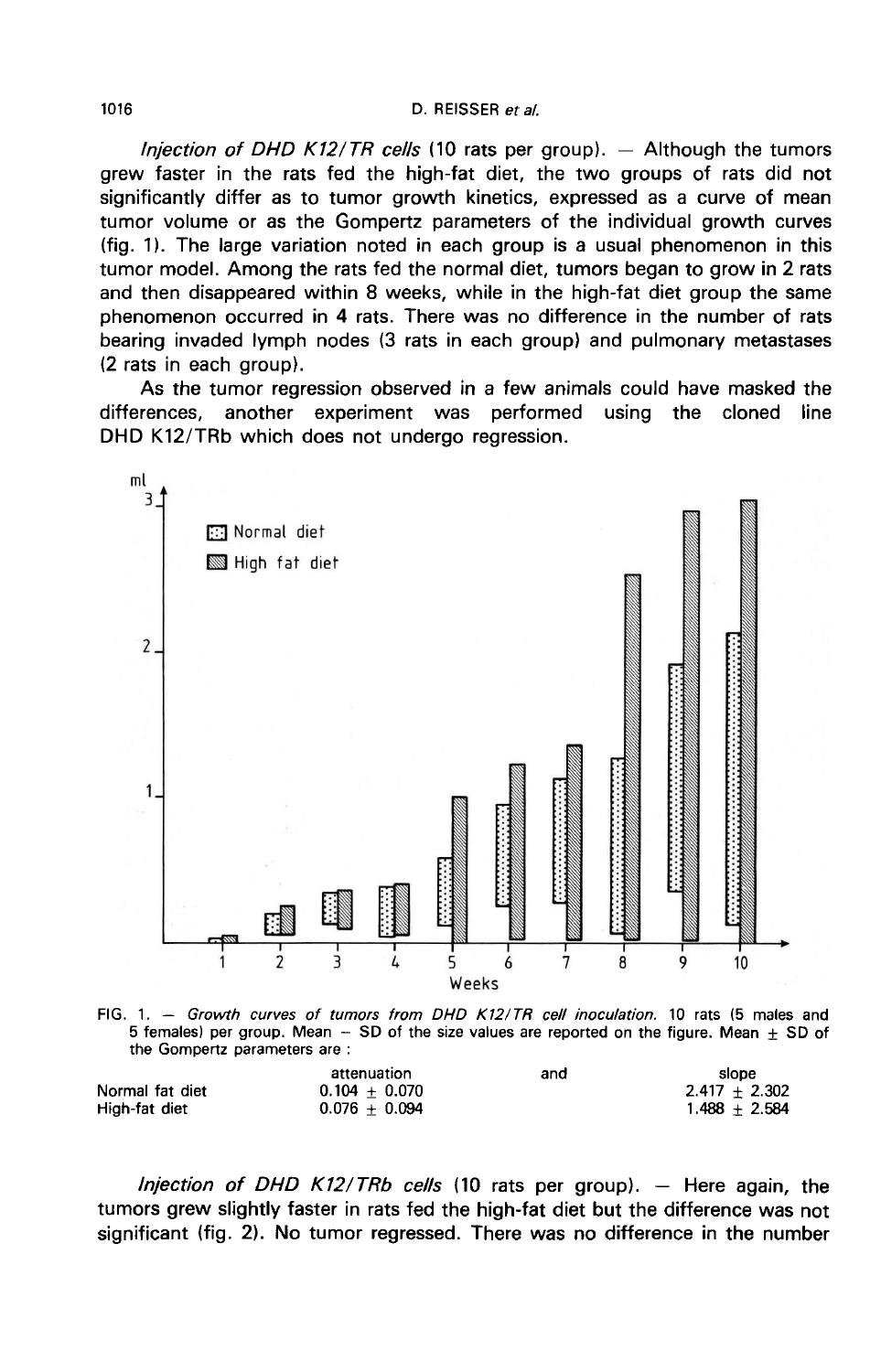of rats bearing invaded lymph nodes (5 in each group) and pulmonary metastases (2 rats in each group).



FIG. 2. - Growth curves of tumors from DHD K12/TRb cell inoculation. 10 rats (5 males and 5 females) per group. Mean  $-$  SD of the size values are reported on the figure. Mean  $\pm$  SD of the Gompertz parameters are :

|                 | attenuation     | and | siope           |
|-----------------|-----------------|-----|-----------------|
| Normal fat diet | $0.023 + 0.025$ |     | $0.370 + 0.573$ |
| High-fat diet   | $0.040 + 0.025$ |     | $0.561 + 0.634$ |

*lnjection of DHD K12/TS cells* (10 rats per group).  $-$  As expected, tumors grew in a progressive phase of 4-5 weeks, then regressed and disappeared. No significant difference was seen in tumor size between the groups receiving different diets. Although no tumor could be detected at 8 weeks, autopsy revealed that 3 rats from the high-fat group still bore at the injection site liver tumor nodules which underwent mitosis as determined by microscopy.

#### II. In vitro experiments.

Macrophages from rats fed the normal or high-fat diet (10 rats per  $group)$ .  $-$  There was no significant influence of the diet on the cytolytic activity of either natural peritoneal macrophages or those modulated against DHD K12/TR and DHD K12/TS cell lines (table 2). Indomethacin significantly  $(P < 0.05)$  increased the cytolysis mediated by macrophages LPS-activated against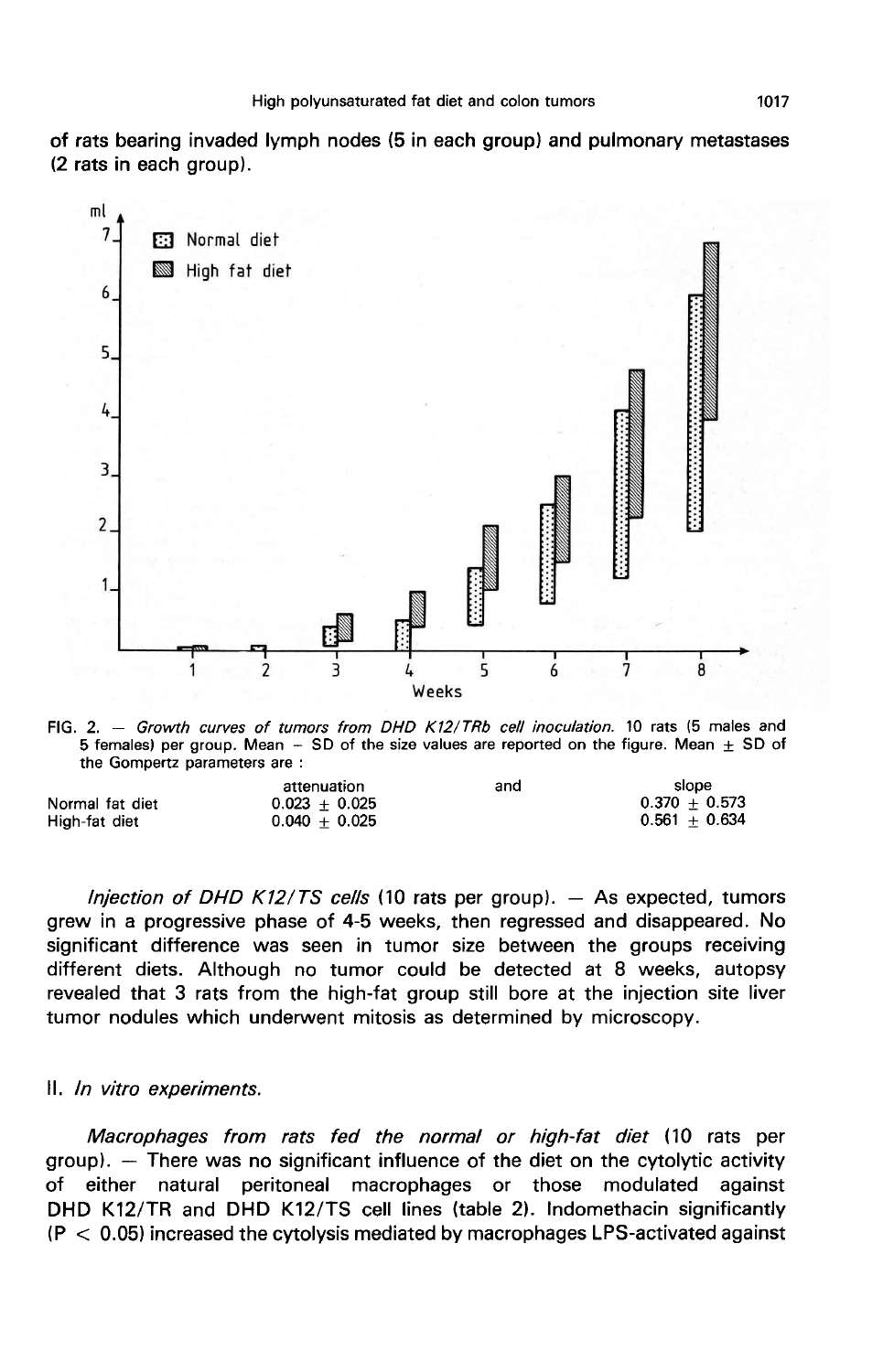DHD K12/TS in both diets. No significant dietary effects could be detected either when the macrophages were harvested from tumor-bearing rats at the time of sacrifice.

|  | TABLE |  |  |  |  |
|--|-------|--|--|--|--|
|--|-------|--|--|--|--|

Cytolysis mediated by peritoneal macrophages from rats fed a normal or high-fat diet.

| <b>Modulators</b>                              | DHD K12/TR cells                       |                                                 | DHD K12/TS cells                  |                                     |  |
|------------------------------------------------|----------------------------------------|-------------------------------------------------|-----------------------------------|-------------------------------------|--|
|                                                | Normal diet                            | High-fat diet                                   | Normal diet                       | High-fat diet                       |  |
| Indomethacin <sup>a</sup><br>I PS <sub>b</sub> | $0 + 7$<br>$-3 + 20$<br>$31 + 22^{cd}$ | $-4+15$<br>$-3 + 17$<br>$21 + 16$ <sup>cd</sup> | $0 + 7$<br>$-2+6$<br>$20 + 13$ cd | $-2+5$<br>$-2 + 7$<br>8cd<br>$19 +$ |  |
| Indomethacin<br>$+$ LPS <sup>b</sup>           | $31 + 19$ <sup>cd</sup>                | $25 + 14^{cd}$                                  | $32 + 15$ <sup>cde</sup>          | $27 + 12$ cde                       |  |

Mean  $\pm$  SD of the cytolysis values in 10 independent experiments.

a: Indomethacin concentration of  $10^{-8}$  mole/ml; b: LPS concentration of 10  $\mu q/ml$ ; c: Significance of cytolysis level ( $p < 0.001$ ) using Student's t-test in each experiment; d : Significance of LPS effect ( $p < 0.001$ ) using 3-factor variance analysis ; e : Significance of indomethacin effect on cytolysis mediated by LPS-activated macrophages ( $P < 0.05$ ) using 3-factor variance analysis.

Effect of serum on macrophage cytolytic activity (6 rats per  $group)$ .  $-$  Macrophages were harvested from rats fed the normal diet and the cytolysis assay was performed in a culture medium containing serum collected from either « normal » rats or from those given a corn oil meal. The serum had no significant effect on the cytolytic activity of the macrophages (table 3).

#### TABLE 3

Cytolysis mediated by peritoneal macrophages in presence of normal or « fat » rat serum.

| <b>Modulators</b>                                                                       | DHD K12/TR cells                                       |                                                       | DHD K12/TS cells                                            |                                                       |  |
|-----------------------------------------------------------------------------------------|--------------------------------------------------------|-------------------------------------------------------|-------------------------------------------------------------|-------------------------------------------------------|--|
|                                                                                         | Normal serum                                           | Fat serum                                             | Normal serum                                                | Fat serum                                             |  |
| Indomethacin <sup>a</sup><br>LPS <sup>b</sup><br>Indomethacina<br>$+$ 1 PS <sub>b</sub> | $2 + 7$<br>$8 + 8$<br>$25 + 12^{cd}$<br>$29 + 12^{cd}$ | $2 + 9$<br>$6 + 9$<br>gcd<br>$25 +$<br>$27 + 13^{cd}$ | $10 + 19$<br>$6 +$<br>-4<br>8cq<br>$10 +$<br>$10 + 10^{cd}$ | $-5+8$<br>$1 + 7$<br>$14 + 12^{cd}$<br>$12 + 10^{cd}$ |  |

Mean  $\pm$  SD of the cytolysis values in 6 independent experiments.

a : Indomethacin concentration of  $10^{-8}$  mole/ml; b : LPS concentration of 10  $\mu$ g/ml; c : Significance of cytolysis level ( $p < 0.01$ ) using Student's t-test in each experiment; d: Significance of LPS effect ( $p < 0.01$ ) using 3-factor variance analysis.

#### Discussion.

Under our experimental conditions, diet did not significantly affect the growth of tumors induced by the injection of three cell lines originating from the same colon cancer, but with different tumorigenic potential. These data are in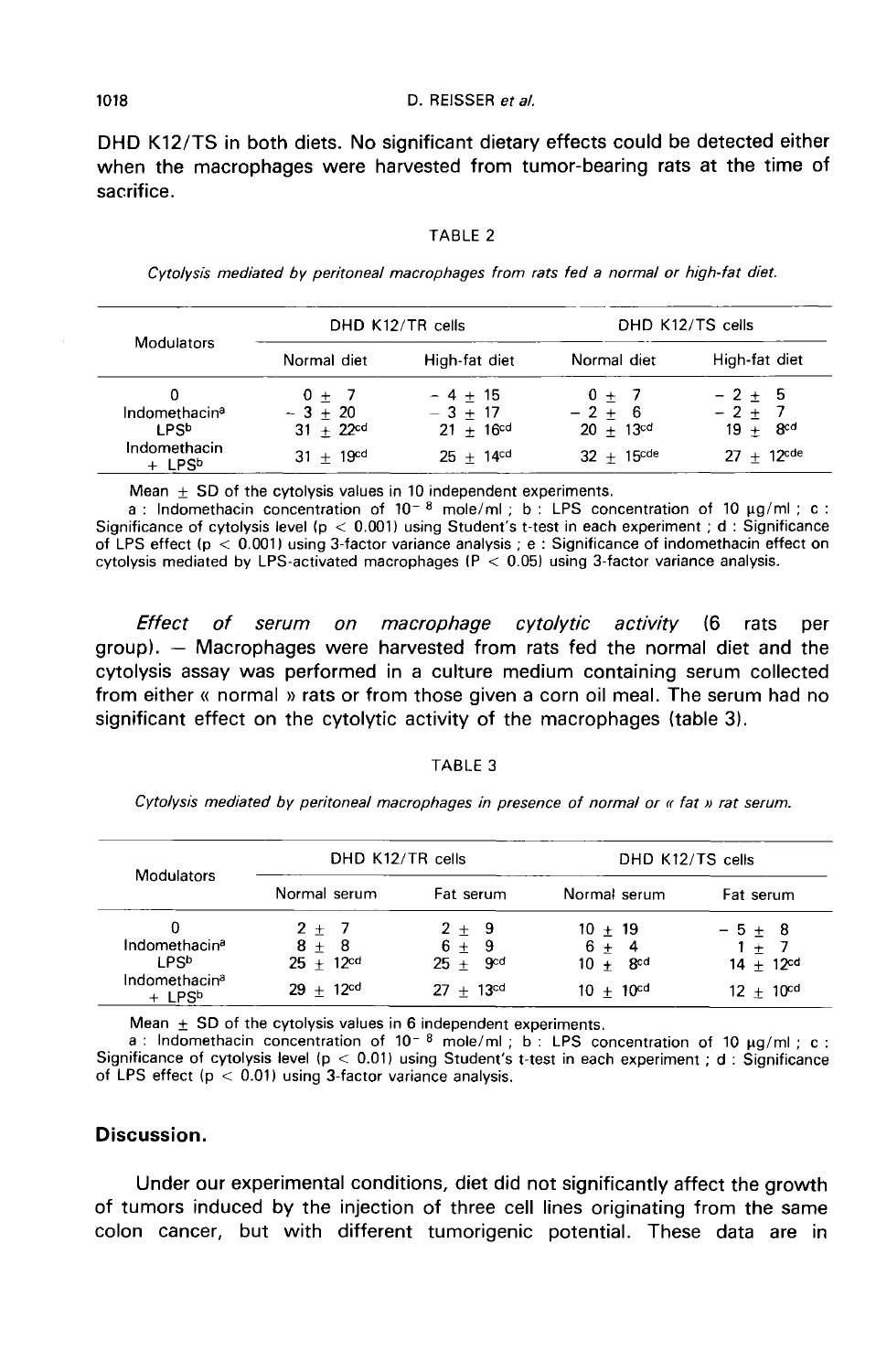agreement with those of Nutter et al. (1983) who showed the lack of effect of the dietary fat level on the growth of tumors established by subcutaneous injection of colon cancer cells in mice. Even in primary chemo-induced colon tumors, the effect of dietary fat is not unequivocal. Reddy and Maruyama (1986) insisted on the promotional effect of a high level of dietary corn oil, while Nauss, Locniskar and Newberne (1983) and Locniskar et al. (1986) failed to detect any effect of the dietary fat level. Kroes et al. (1986) stated that the fat level had an influence only when the dietary fiber level was low.

High caloric diets have been shown to increase the incidence of spontaneous tumors in rats (Turnbull, Lee and Roe, 1985). In the present experiments, the diets were not isocaloric, the high-fat diet providing more calories than the normal one. In this respect, the rats fed the high-fat diet reduced their food intake, probably to equilibrate caloric intake. However, the high-fat diet did not increase tumor cell growth.

An effect of dietary fat on colon cancer through a modulation of PG synthesis has been suggested but data in the literature are controversial. While Pollard and Luckert (1980) and Narisawa et al. (1984) found that indomethacin reduced the incidence and growth of chemoinduced tumors in rats, Caignard et al. (1984) failed to see any indomethacin effect on either chemoinduced or transplanted colonic tumors.

Although not significant, the presence of surviving tumoral DHD K12/TS nodules may be linked to the immunodepressive effect of high-fat diets (Johnston, 1985), perhaps through a stimulation of PG synthesis. As macrophage sensitivity to PGE2 is influenced by dietary lipids (Opmeer, Adolfs and Bonta, 1984) and as PGE2 regulates the tumoricidal activity of macrophages (Taffet and Russel, 19811, we tested the cytolytic activity of macrophages harvested from rats fed the two diets. This was done in the presence or absence of indomethacin with or without LPS, a biological response modifier which activates macrophages and simultaneously makes them synthesize PGE2 (Kurland and Bockman, 1978). The high-fat diet altered neither natural nor LPS-modulated cytolytic activity and therefore did not act directly on it. The lack of difference in the effect of indomethacin on macrophages from animals on the two diets shows that fat did no affect the macrophages through PG synthesis. Furthermore, a polyunsaturated fatty acid-rich serum did not alter macrophage cytolytic activity, even against the DHD K12/TS cells, the survival of which they enhanced in vivo. Therefore, we can exclude any effect of the high-fate diet on macrophage cytolytic activity. Nutter et al. (1983) found that dietary fat had no influence on NK cell activity. Therefore, dietary fat does not seem to influence the response of cells from the immune system against tumor cells.

However our results do not imply that dietary fat level could not have an effect on *in situ* colon tumors by modifying bile acids, enzymes and/or microflora.

> Recu en fevrier 1987. Accepté en août 1987.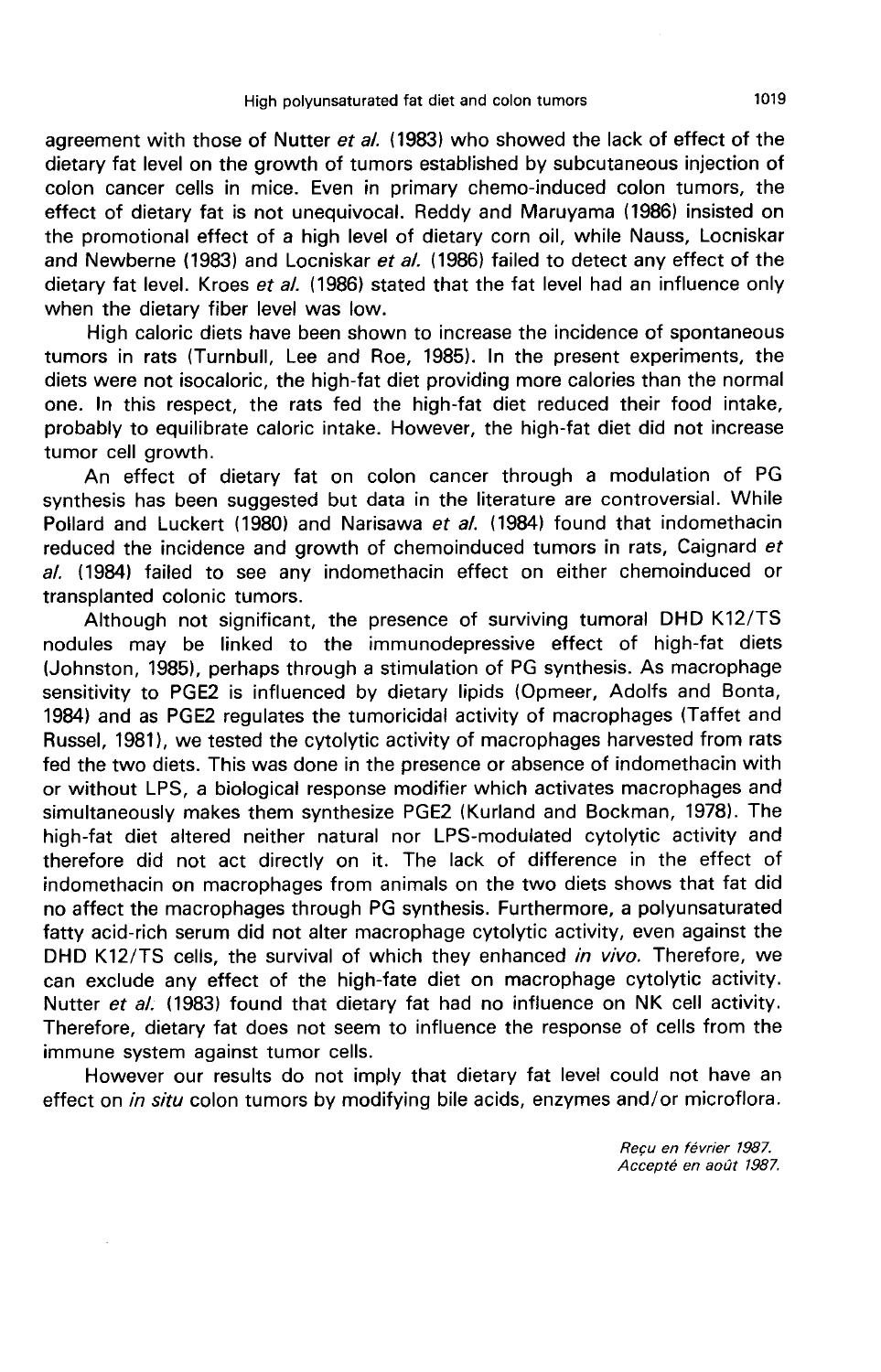Acknowledaments.  $-$  The authors wish to thank Pr. F. Martin for his interest throughout this study. They also wish to thank Ms A. Savadogo for excellent technical assistance, Ms L. Ramirez for revising the manuscript and Ms M. F. Michel for typing it.

Résumé. Absence d'effet d'un régime riche en graisses polyinsaturées sur la croissance de tumeurs coliques transplantables et l âctivüé cytolytique des macrophages chez le rat.

Nous avons étudié chez le rat l'effet d'un régime riche en lipides polyinsaturés, d'une part sur la croissance de tumeurs obtenues par injection sous-cutanée de cellules tumorales coliques syngéniques appartenant à trois lignées différant par leur devenir in vivo, et d'autre part sur l'activité antitumorale in vitro de macrophages péritonéaux résidents de rats, naturelle ou modulée par des endotoxines et/ou de l'indométhacine. Un apport de 12 % d'huile de maïs ne modifie aucun des paramètres testés.

#### References

- CAIGNARD A., MARTIN M. S., REISSER D., THOMAS B., MARTIN F., 1984. Effects of cimetidine and indomethacin on the growth of dimethylhydrazine-induced or transplanted intestinal cancers in the rat. Br. J. Cancer, 50, 661-665.
- CAIGNARD A., MARTIN M. S., MICHEL M. F., MARTIN F., 1985. Interaction between two cellular subpopulations of a rat colonic carcinoma when inoculated to the syngeneic host. Int. J. Cancer, 36, 273-275.
- FRIEND J. V., LOCK S. 0., GURR M. I., PARISH W. E., 1980. Effect of different dietary lipids on the immune response of Hartley strain guinea pigs. Int. Arch. Allergy appl. Immunol., 62, 292-301.
- HIBBS J. B., LAMBERT L. H., REMINGTON J. S., 1972. Control of carcinogenesis : A possible role for the activated macrophages. Science, 177, 998-1000.
- JEANNIN J. F., OLSSON N. 0., MARTIN F., 1983. Liposome induction or enhancement of macrophage-mediated cancer cell lysis. Int. J. Cancer, 31, 75-80.
- JOHNSTON P. V., 1985. Dietary fat, eicosanoid and immunity. Adv. Lipid Res., 21, 103-141.
- KROES R., BEEMS R. B., BOSLAND M. C., BUNNICK G. S. J., SINKELDAM E. J., 1986. Nutritional factors in lung, colon and prostate carcinogenesis in animal models. Fed. Proc., 45, 136-141.
- KURLAND J. I., BOCKMAN R., 1978. Prostaglandin E production by human blood monocytes and mouse peritoneal macrophages. J. exp. Med., 147, 952-957.
- LOCNISKAR M., NAUSS K. M., KAUFMANN P., NEWBERNE P. M., 1985. Interaction of dietary fat and route of carcinogen administration or 1,2-dimethylhydrazine-induced colon tumorigenesis in rats. Carcinogenesis, 6, 349-354.
- MARTIN F., CAIGNARD A., JEANNIN J. F., LECLERC A., MARTIN M. S., 1983. Selection by trypsin of two sublines of rat colon cancer cells forming progressive and regressive tumors. Int. J. Cancer, 32, 623-627.
- NARISAWA T., HERMANEK P., HABS M., SCHMAHL D., 1984. Reduction of carcinogenicity of N-nitrosomethylurea by indomethacin and failure of resuming effect of prostaglandin E2 (PGE2) against indomethacin. J. Cancer Res. clin. Oncol., 108, 239-242.
- NAUSS K. M., LOCNISKAR M., NEWBERNE P. M., 1983. Effect of alteration in the quality and quantity of dietary fat on 1.2, dimethylhydrazine-induced colon tumorigenesis in rats. Cancer Res., 43, 4083-4090.
- NUTTER R. L., GRIDLEY D. S., KETTERING J. D., ANDRES M. L., APRECIO R. M., SLA-TER J. M., 1983. Modification of a transplantable colon tumour and immune responses in mice fed different sources of protein, fat and carbohydrate. Cancer Letters, 18, 49-62.
- OPMEER F. A., ADOLFS M. J. P., BONTA I. L., 1984. Regulation of prostaglandin E2 receptors in vivo by dietary fatty acids in peritoneal macrophages from rats. J. Lipid Res., 25, 262-268.
- POLLARD M., LUCKERT P. H., 1980. Indomethacin treatment of rats with dimethylhydrazineinduced intestinal tumours. Cancer Treat. Rep., 64, 1323-1327.